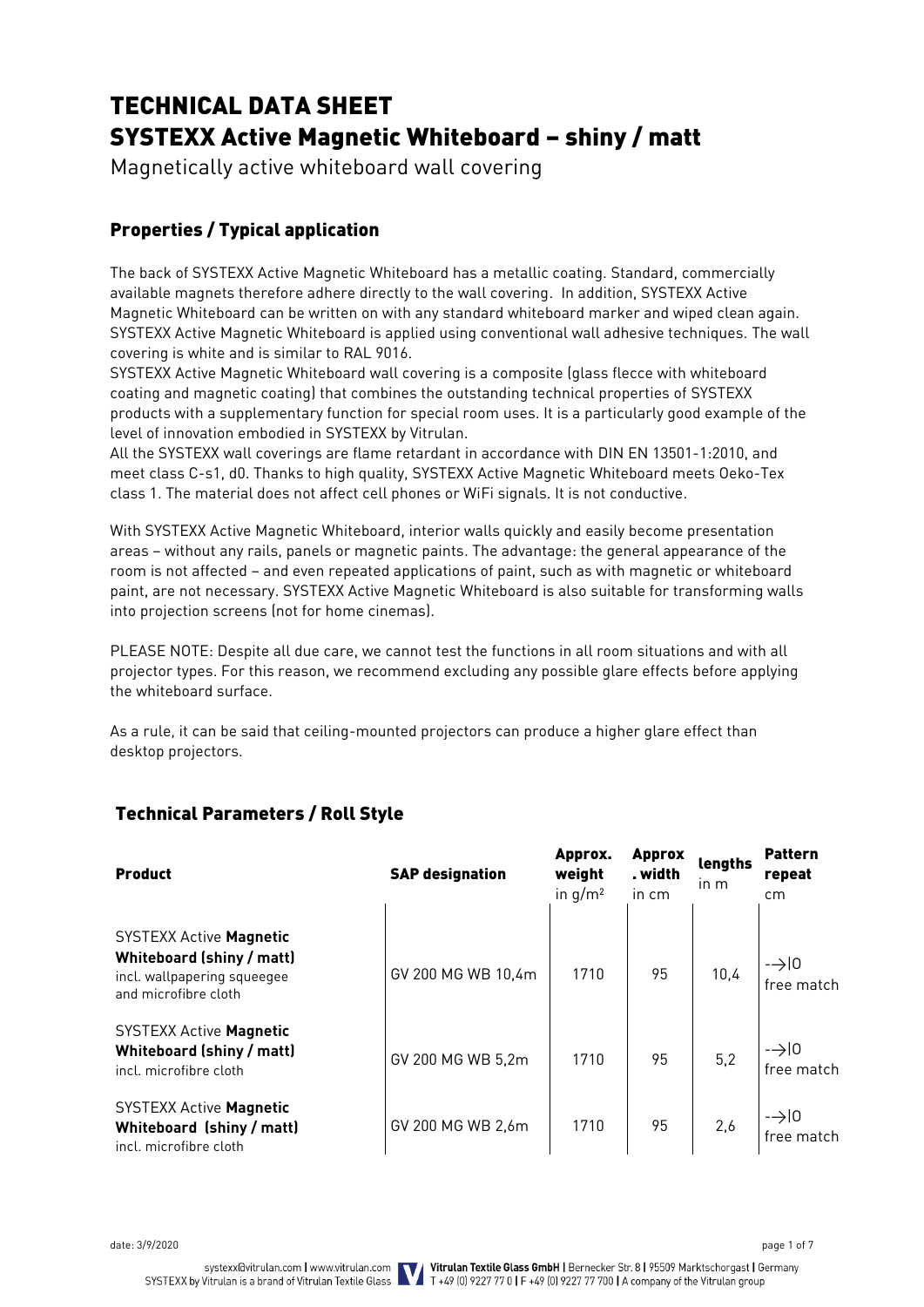# Substrate preparation

The substrate must be dry, clean, smooth and stable. Ideally the substrate is to be prepared in such a way that any imperfections such as extra graininess or small uneven locations can largely be avoided. Smooth any stable substrates that are rough or uneven; fill any holes with filler. Marks left by preparation work should be ≤ 1 mm.

Achieve this by treating the surface with a smoothing plaster or smoothing pass over a large area. Porous substrates should first be treated with a suitable primer. Remove any mould or fungus and treat according to the relevant guidelines. Wait the recommended drying time, then sand down the substrate and coat it with an aqueous penetrating primer.

(Substrate preparation is described in more detail in the "Substrate / Preparation" table.)

# Application

### Important for all products

Do not apply when the temperature of the room or wall is less than +8 °C. Only use products with the same serial number on adjacent surfaces (printed on the outside of the box). Sheet length = wall / ceiling measurement plus 5 – 10 cm. Cut off the excess cleanly.

### Important for SYSTEXX Active Magnetic Whiteboard

Always roll SYSTEXX Active Magnetic Whiteboard in the direction in which it was rolled; never bend or roll it in the other direction. Rolling the whiteboard lengths incorrectly may damage the visible side of the fabric!

The area surrounding the surface to be pasted with Systexx Active Magnetic Whiteboard must be clean and dust-free. Due to the build-up of static charge on the product, particles deposit on the visible side and can cause irreparable damage when pressed on the wall.

# 1. Application with adhesive for SYSTEXX Active Magnetic Whiteboard

Apply sufficient latex adhesive with a paint roller or airless spray gun evenly to the wall over a width of 1-2 sheets. Observe the adhesive manufacturer's instructions for application. At normal room temperature (18 °C) the drying time is 24 hours.

Note: In the case of non-absorbent substrates, a test application should be carried out, e.g. on a plexiglas plate, in order to determine the drying time.

### 2. Paste with butt-join

The fabric edges must be butted tightly at the seam. Hang the new length so that it overlaps the previous length by just 1 mm. Then gently push back the fleece edge until the edges of the two lengths form a butt joint. Firmly smooth down the second length pushing out any air bubbles. Remove any adhesive on the visible side straight away with a damp sponge.

Adhesive coverage: 150 – 220 g/m²

Coverage rates may vary depending on the type of substrate. Carry out a test application to work out the precise rate. If using with any other product, please follow the relevant accompanying instructions.

date: 3/9/2020 page 2 of 7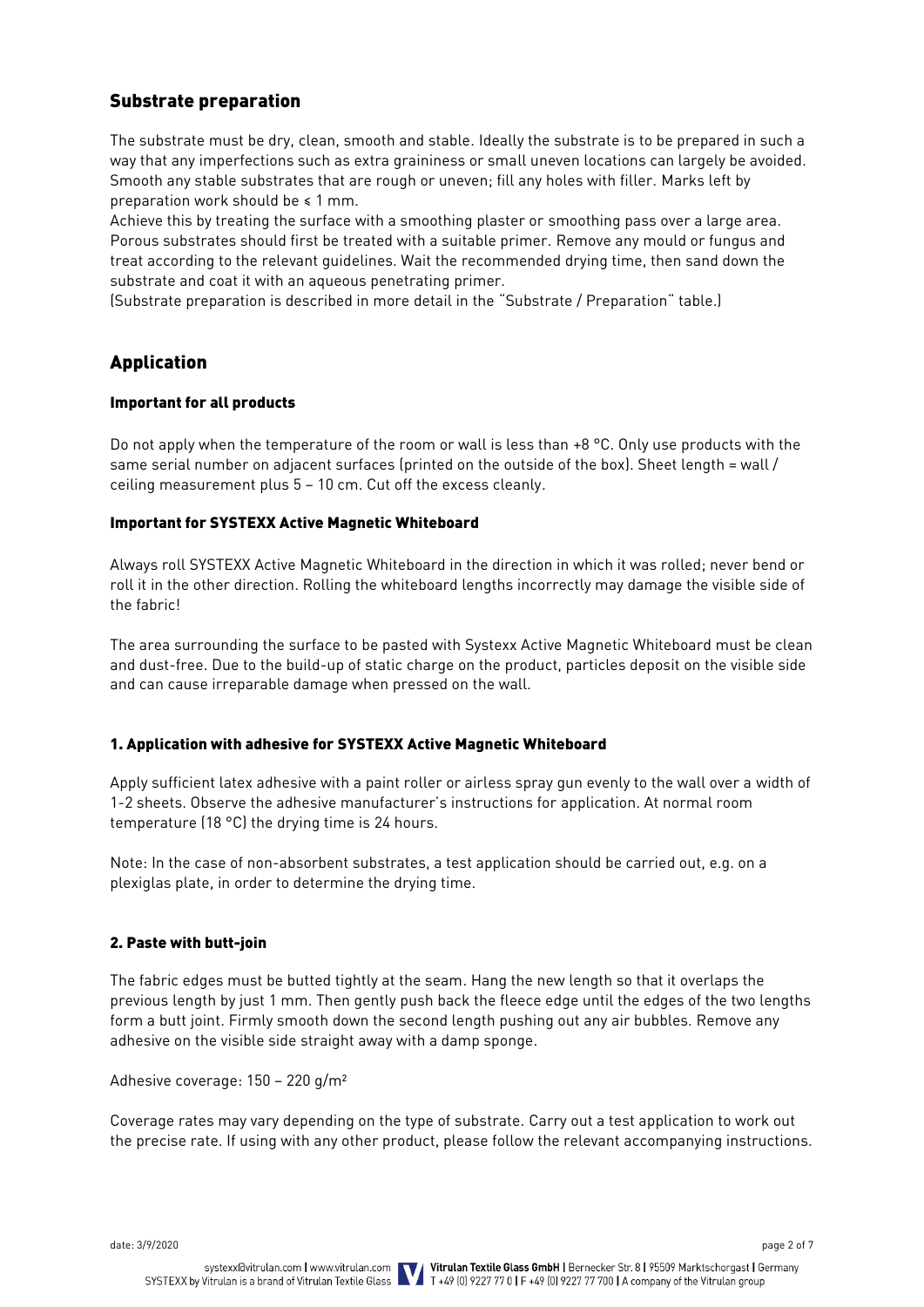# 3. Press on and cut off

The set includes both a wallpaper squeegee and microfiber cloth. Wrap the wallpaper squeegee into the microfiber cloth (which is also recommended for cleaning) and smooth the lengths of SYSTEXX Active Magnetic Whiteboard down, applying enough pressures to remove any air bubbles. Apply enough pressure with a wallpapering squeegee over the whole area to remove bubbles. Push the excess carefully into the corners and trim it off along the edges of the wallpapering squeegee or cutting ruler using a sharp-bladed cutter. Applying to outer corners: it is not possible to apply SYSTEXX Active Magnetic Whiteboard continuously around corners. For corners, SYSTEXX Active Magnetic Whiteboard has to be cut.

We recommend the use of wallpaper corner profiles here!

Please do not use standard wallpapering tools to hang the material. They may damage the material surface and impair the functionality of the damaged areas.

# 4. Basic cleaning of the surface after hanging

After the adhesive has fully dried, the surface must be thoroughly cleaned with a water-detergent mix. Please do not use any sharp-edged or abrasive wiping aids so as to avoid scratching or damaging the surfaces.

### 5. Cleaning after writing on/using the surface

Use a dry microfiber cloth to wipe off dry erase markers. If the writing cannot be removed without leaving any trace, the surface can be cleaned with standard whiteboard sprays or water.

Since SYSTEXX Active Magnetic Whiteboard is resistant to common household solvents such as ethanol, turpentine, benzene etc., permanent markers can also be easily removed. However, the use of solvents should be restricted to a minimum.

Cleaning with disinfectants is also possible, e.g. Meliseptol Foam pure, Bacillol 30 Foam, Incidin Plus, Mikrobac forte, Kohrsolin FF, Dismozon plus, Sterillium, Sterillium med, Sterillium Virugard, Sterillium classic pure, Mikrobac Tissues, Bacillol 30 Tissues, Bacillol AF

# **For cleaning, use only a microfiber cloth to avoid damaging the surface. We recommend not using any dirt erasers.**

### 5.1. Recommended pens

We advise you to use only whiteboard products, as products with too hard a lead/tip could damage the surface.

### 5.2. Accessories

Our cleaning set is the perfect accessory for this product. It contains 4 edding dry erase markers (red, black, blue and green) as well as a microfiber cloth for dry cleaning and a cleaning spray to effortlessly remove any writing traces and stubborn dirt.

date: 3/9/2020 page 3 of 7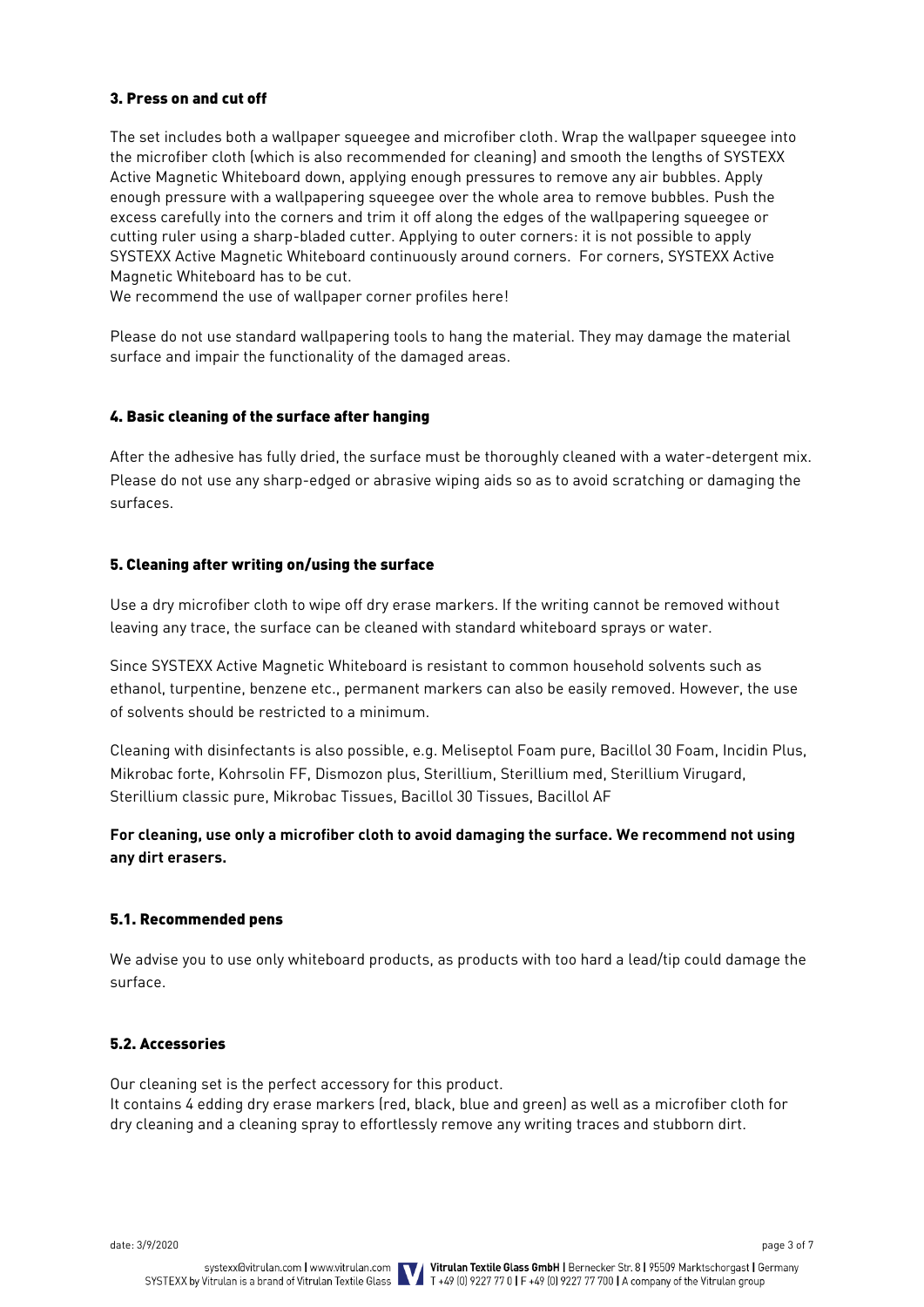## 6. Surface rework

Although the whiteboard surfaces require no reworking, it is possible to refresh the surfaces without impairing the magnetic force.

# Proceed as follows:

Simply peel off the white glossy layer (split from each other). Once it has been fully removed, the underlying layer is a neutral white fleece surface. To recoat it, proceed as follows: rub down the fleece surface slightly with sandpaper to remove any impurities.

We recommend using a high-quality, emulsion paint (at least eggshell) or whiteboard paint. Surfaces covered with a matt finish are likely to show signs of wear from the use of magnets. If the magnetic surface is no longer needed in future, you can of course also resort to matt emulsion paints.

- 1st coat: apply the paint evenly. Observe the paint manufacturer's instructions for application.
- 2nd coat: only do this after the 1st coat of paint has fully dried. Use the thickest coating you can for SYSTEXX Active Magnetic Whiteboard (wet abrasion class 1). Even as many as eight additional coats do not have a negative effect on the magnetic action.

| Desired topcoat                     | Required<br>basecoat                |  |  |
|-------------------------------------|-------------------------------------|--|--|
| Matt                                | <b>Matt</b>                         |  |  |
| Semi-gloss<br>- Eggshell<br>- Satin | Semi-gloss<br>- Eggshell<br>- Satin |  |  |
| Gloss<br>- High gloss               | Gloss<br>- Satin<br>- High gloss    |  |  |

#### Coating according to degree of gloss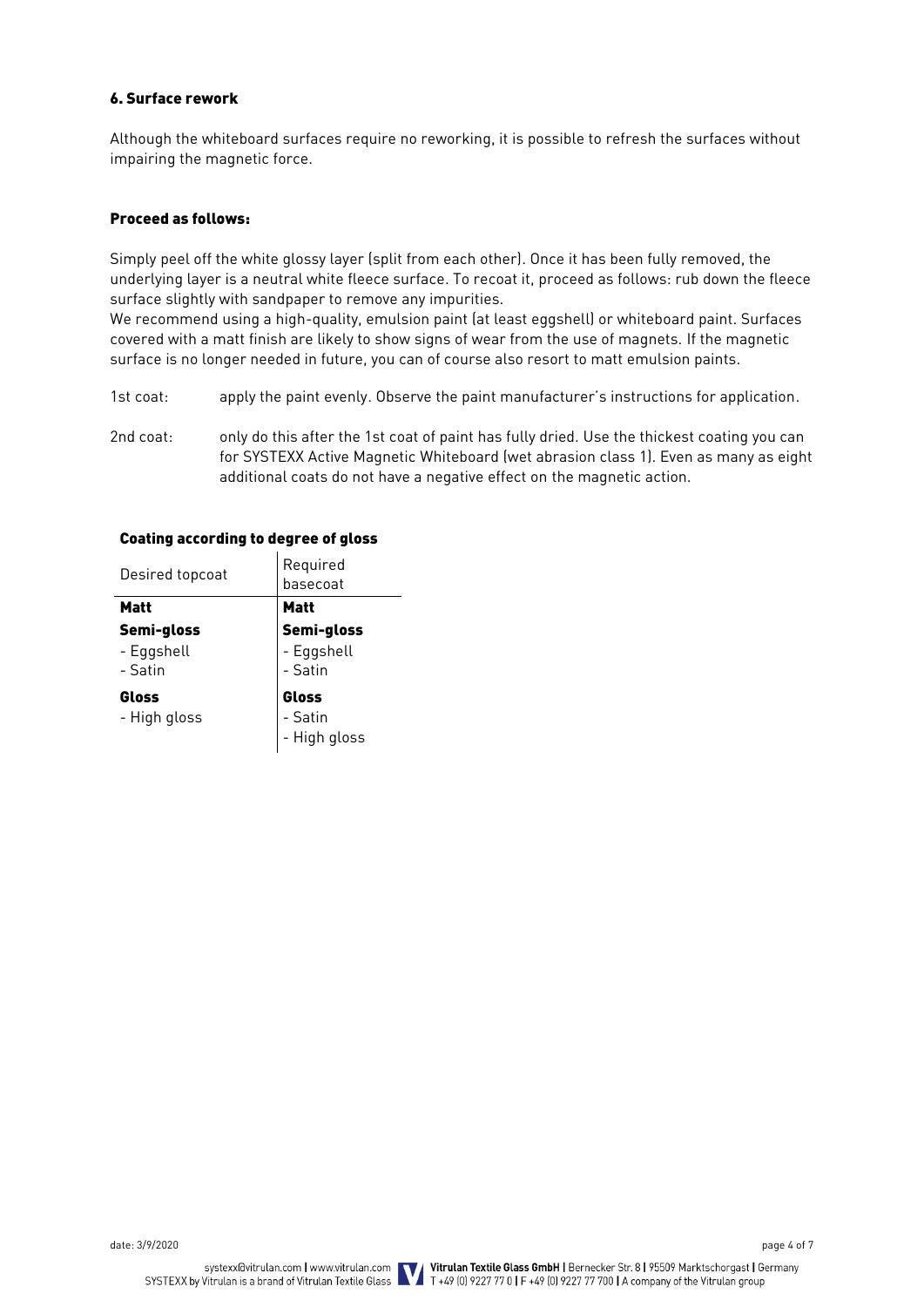# **Exposed concrete** 1. De-burr roughly 2. Fill holes and cracks, smooth and level substrate with a suitable filling material 3. Sand and prime Porous concrete, Filigran concrete 1. Clean (abrade and smooth down) 2. Fill holes and cracks, smooth and level substrate with a suitable filling material 3. Sand and prime **Sandy plaster** | 1. Sand down (remove loose sand corn) 2. Stabilize substrate with a suitable primer 3. Fill holes and cracks, smooth and level substrate with a suitable filling material 4. Sand and prime **Course textured plaster | 1. De-burr roughly** 2. Fill holes and cracks, smooth and level substrate with a suitable filling material 3. Sand and prime Absorbent plaster (e.g. stucco) 1. Apply a suitable primer 2. Fill holes and cracks, smooth and level substrate with a suitable filling material 3. Sand and prime **Normal plaster** | 1. Fill holes and cracks, smooth and level substrate with a suitable filling material 2. Sand and prime Peeling / Flaking paint coating 1. Remove all loose flakes 2. Sand and prime the area 3. Fill holes and cracks, smooth and level substrate with a suitable filling material 4. Sand and prime Peelable / Stripable wallpaper Scrap wallpaper (e.g. woodchip) 1. Remove wallpaper entirely 2. Fill holes and cracks, smooth and level substrate with a suitable filling material 3. Sand and prime Distemper coatings (e.g. cellulose) 1. Remove completely by scraping/washing off 2. Prime with suitable keying primer 3. Fill holes and cracks, smooth and level substrate with a suitable filling material 4. Sand and prime **Flaking old paint** | 1. Completely remove any unstable, flaking paint (by hand or with a machine) 2. Apply an intermediate primer if necessary 3. If necessary, skim the entire surface and smooth off 4. Sand and prime

Substrate Preparation

date: 3/9/2020 page 5 of 7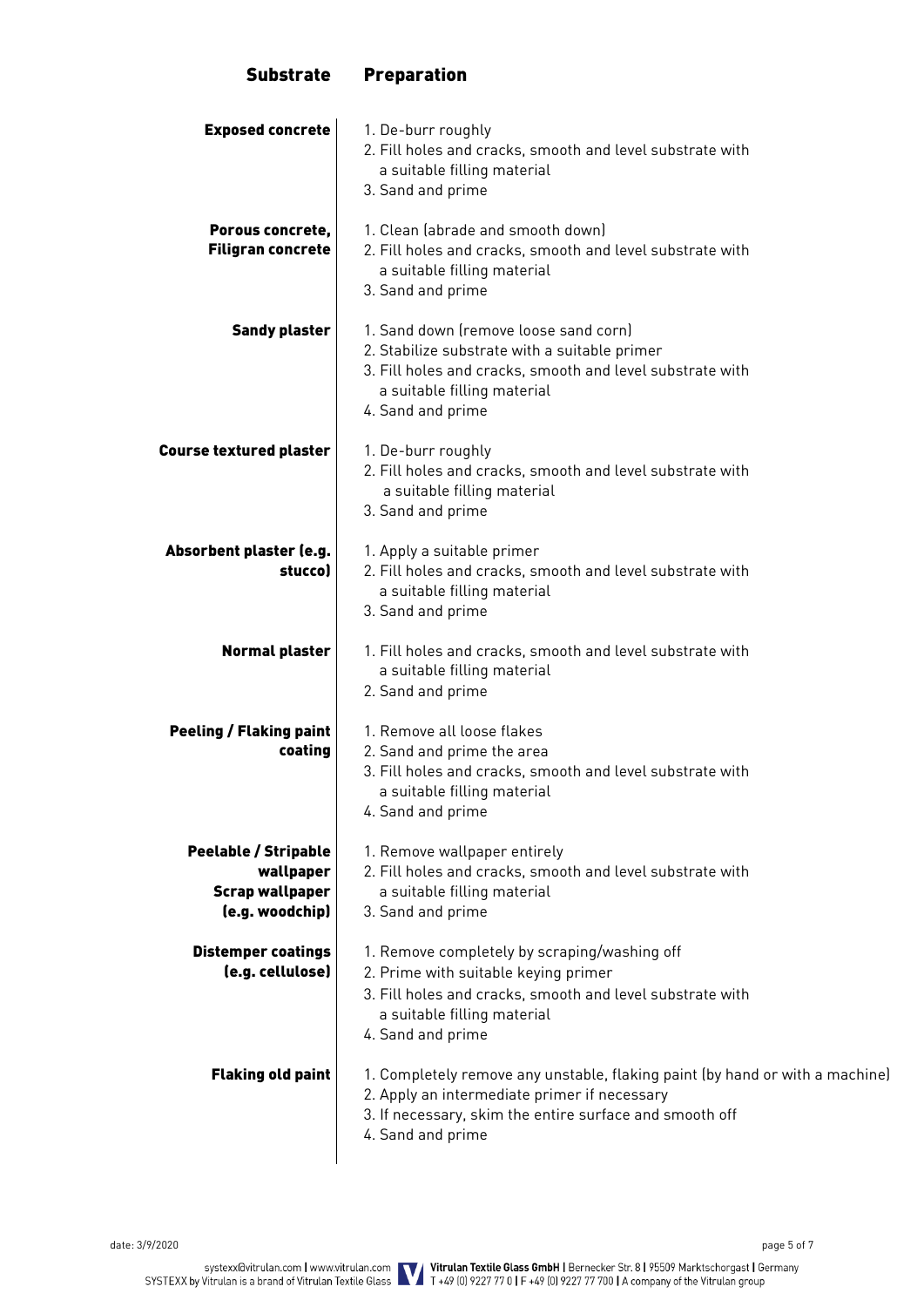| <b>Distemper</b>                               | 1. Remove completely by scraping/wiping<br>2. Prime                                                                                                                                         |
|------------------------------------------------|---------------------------------------------------------------------------------------------------------------------------------------------------------------------------------------------|
| <b>Glossy paint coatings</b>                   | 1. Sand until there is a matt finish<br>2. If necessary, apply a keying primer                                                                                                              |
| Glass fabric*                                  | 1. Smoothen and level out fabric structure with a suitable<br>filling material (prevents the formation of stripes in the texture)<br>2. Sand and prime                                      |
| <b>Plasterboard panels</b>                     | 1. Fill joints and screw holes in accordance with current<br>plasterboard specifications<br>2. Sand and prime                                                                               |
| OSB panels, wood, hardboard                    | 1. Insulate/seal surface with suitable primer<br>2. Fill joints and screw holes with suitable filling material<br>3. Sand and prime                                                         |
| <b>Ceramic tiles</b>                           | 1. Clean and degrease the tiles<br>2. Apply bonding agent (undercoat/primer for ceramic and glass)<br>3. Fill and level whole surface with a suitable filling material<br>4. Sand and prime |
| <b>Rusty steel surfaces</b>                    | 1. Remove rust as per DIN 55928 PST 2-3 or ST 2-3<br>2. Apply a suitable anti-corrosive primer                                                                                              |
| <b>Bleeding surfaces</b><br>(e.g. waterstains) | 1. Insulate bleeding areas with a suitable primer<br>2. Fill holes and cracks, smooth and level substrate with<br>a suitable filling material<br>3. Sand and prime                          |
| <b>Nicotine and soot deposits</b>              | 1. Treat with an insulating protective layer                                                                                                                                                |

\*) otherwise you will be left with an uneven surface finish which will be extremely noticeable after painting!